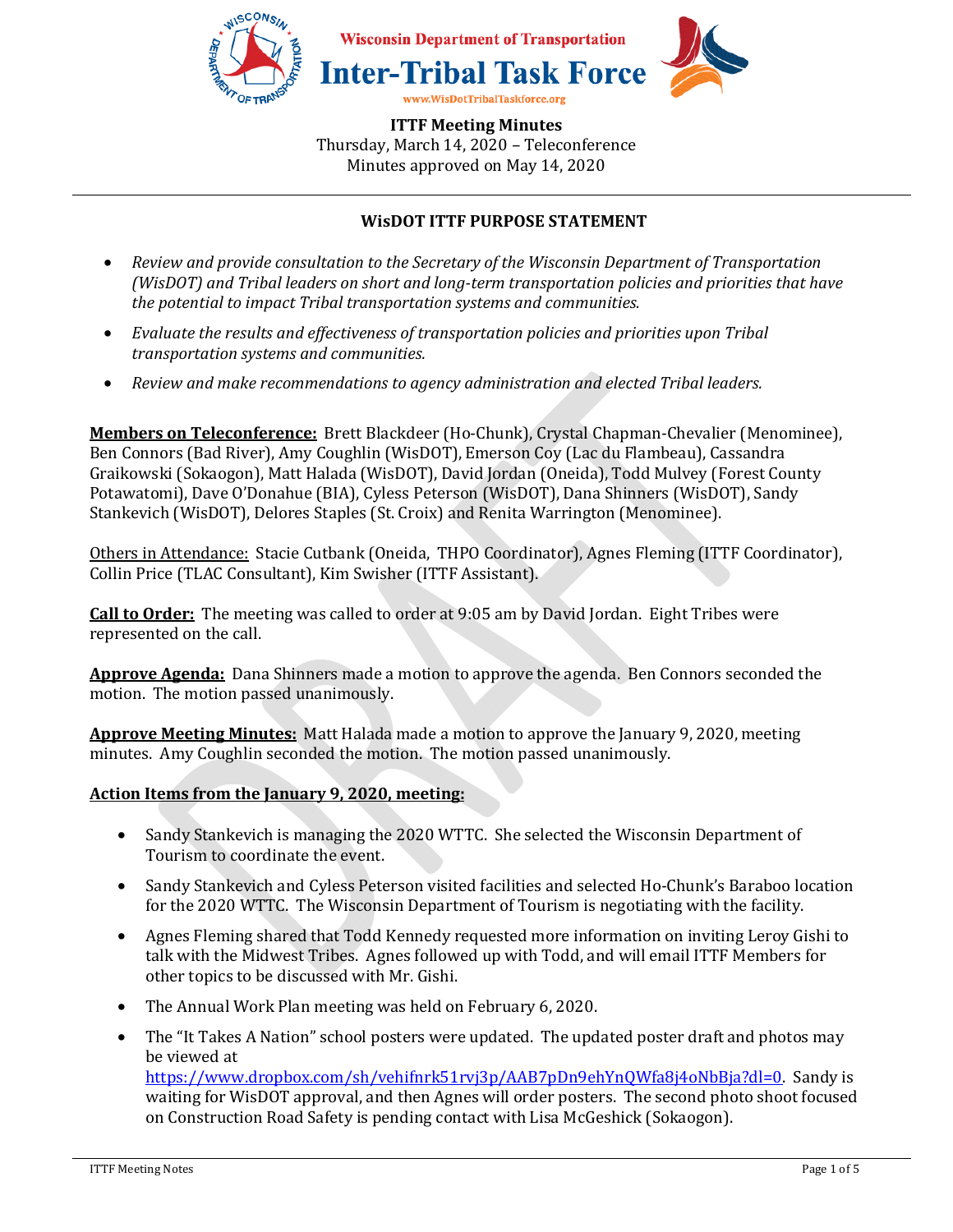

- Agnes tried again to contact Sandy Dietz at the BIA, who is moving to another section.
- A date for the Transit Peer Exchange was set, but is on hold now due to the Pandemic.
- Agnes forwarded Sandy a list of all Work Team meetings and attendees from May 2018 to present.
- Sandy Stankevich did not receive any information on dual language signs and had no progress with FHWA. She shared that Glenn Fulkerson, Assistant Division Administrator of the FHWA, would like to visit each Tribe. She also noted that if Tribes choose to have dual language signs, WisDOT will not interfere.
- Cyless Peterson shared that she has meeting information for Sokaogon Tribal Council.

#### **David Jordan's Report on attending the Tribal Transportation Coordinating Committee in Albuquerque, NM:**

David shared that Brett Blackdeer is a member of the Board, and Brett provided an overview. He will forward the meeting minutes to Agnes when available, and Agnes will share with the ITTF Members. Brett shared that the next Board Meeting will be held at Ho-Chunk on June 1st through June 5th. David shared there will be a Tribal Symposium in Minneapolis, and encouraged everyone to attend the June meeting.

Crystal Chapman-Chevalier asked if there was reimbursement for attending the June meeting, and Sandy Stankevich replied that she and Agnes would review the budget. A motion was made by Sandy and seconded by Emerson Coy to approve travel reimbursement to the June Tribal Transportation Coordinating Committee at Ho-Chunk in June. The motion passed unanimously.

### **2020-2021 Work Plan:**

Sandy Stankevich shared that WisDOT is still working on the Plan discussed at the February 6th meeting. A student intern is reviewing documents from 2014 to present as well as the Gap Analysis to determine what work items are not complete that will be added to the 2020-2021 Work Plan.

Sandy also noted that she and Cyless Peterson will review the Gap Analysis more closely to determine what work items will be added to the 2020-2021 Work Plan.

Brett Blackdeer made a motion to table the approval of the 2020-2021 Work Plan until the next ITTF meeting, which will be held on May 14, 2020. Emerson Coy seconded the motion. The motion passed unanimously.

#### **Standing Reports:**

State Tribal Affairs Program Manager Report: Sandy Stankevich provided an update on the following –

- Native American Hiring Provision (NAHP) The Tribal Affairs Program staff met and worked on a toolkit. A PowerPoint presentation was created for the Labor Compliance meeting. Collin Price is creating a partner toolkit. Sandy shared that there are several projects coming up that will have the NAHP and she will need a primary contact for the Tribes.
- Update on the ITTF Program Solicitation Letters were sent to all Tribal Leaders noting an option to meet on March 26<sup>th</sup>, and the deadline to send a letter of interest is April  $3^{rd}$ . As of this meeting, no responses have been received.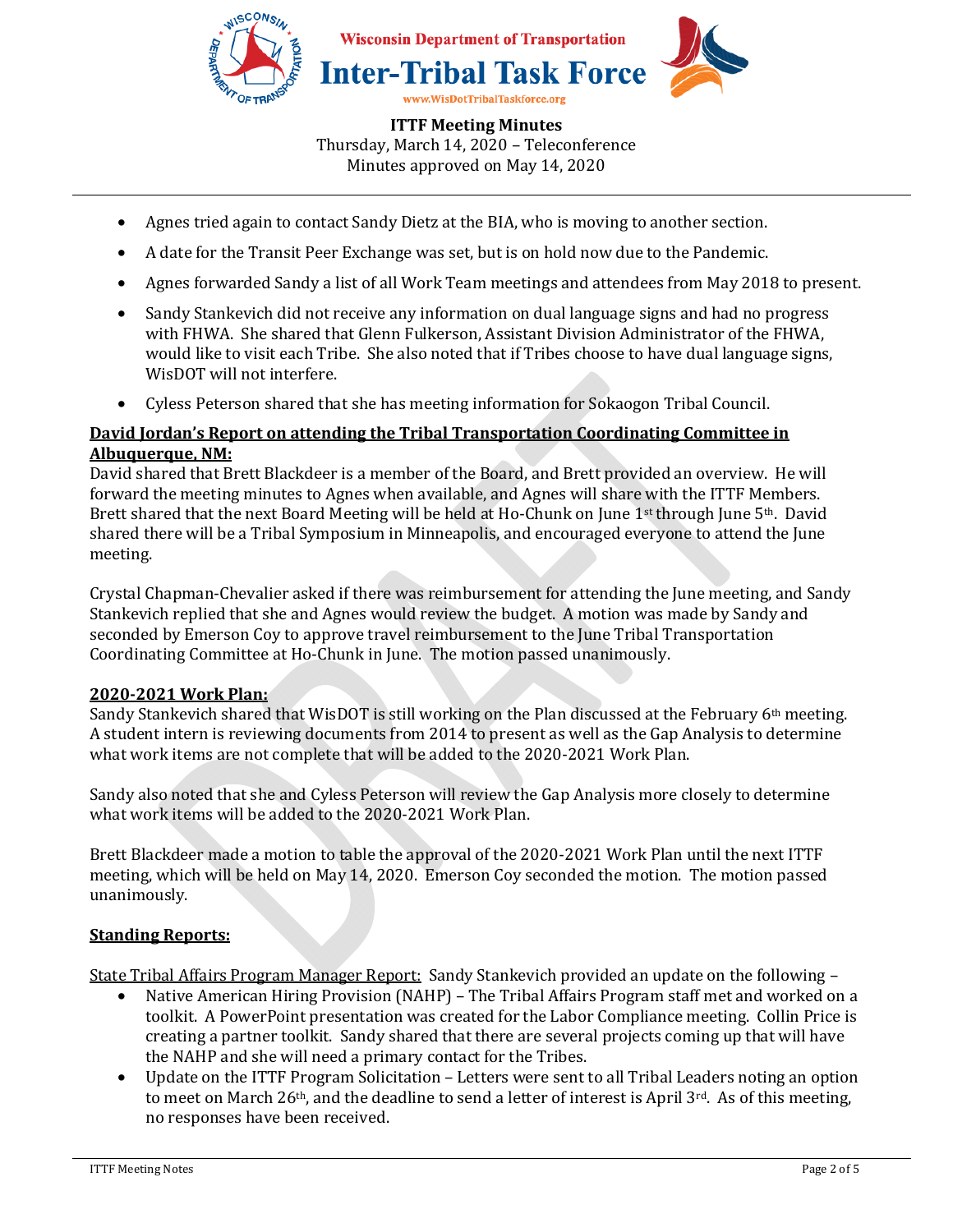

- Cultural Awareness Training Sessions are scheduled for each region. Richard Monette, the facilitator, is concerned about the April and early May trainings, and has suggested moving those sessions to June or July. Agnes suggested keep the existing June sessions as scheduled and moving the April and May sessions to June and July.
- Sandy is interviewing for the North Center Tribal Liaison and Policy Analyst.

ITTF Coordinator Report: Agnes Fleming shared updates on the following –

- Update on Current Scope of Work
	- o Sandy is managing the 2020 WTTC with the Wisconsin Department of Tourism.
	- o The PSA's are done and Agnes is waiting for the final videos from Fry Bread. They will then be forwarded to WisDOT for approval.
	- o The Danbury poster is completed. The second poster (construction safety) is in progress, and Agnes is contacting Lisa McGeshick (Sokaogon).
	- $\circ$  The Transit Peer Exchange has been scheduled for May 19<sup>th</sup> and the Work Team will finalize the agenda during their next meeting.
	- $\circ$  Shauna Coons will facilitate the Real Estate Training. Agnes is working to finalize a date the group has selected June 25th. Lac du Flambeau is not available, so the group discussed other options for the location. Agnes will check with Sokaogon and the Stevens Point Holiday Inn (owned by Lac du Flambeau).
	- $\circ$  Agnes is seeking assistance with caterers for the June 9<sup>th</sup> and June 10<sup>th</sup> Cultural Sensitivity Training. David Jordan offered to assist.
- Work Team Reports Emerson Coy made a motion to accept the February Work Team meeting notes. Sandy Stankevich seconded the motion. The motion passed unanimously.
- Updating the ITTF Bylaws and Establishing a Work Team Agnes would like to form a Work Team to review the ITTF Bylaws and made suggestions for updating the document that was last updated in September 2017. Volunteers included Brett Blackdeer, Crystal Chapman-Chevalier, Ben Connors, David Jordan, Cyless Peterson, Sandy Stankevich and Delores Staples. Agnes will send a meeting invitation, and suggested the group meet every two weeks.

Tribal Labor Advisory Committee (TLAC): Colin Price shared a report was emailed this morning. Ron Quade (Sokaogon) was hired as the new TLAC Coordinator. The group is reviewing the shared data agreements. TrANS classes will be held in Wisconsin Dells beginning next week. TLAC is reviewing policy recommendations that are similar to the Minnesota DOT workforce certification (https://mn.gov/mdhr/certificates/apply-renew/workforce-certificate/). A Cultural Curriculum was introduced last week at the TLAC meeting in Stevens Point. The feedback received included a need to condense the curriculum. The curriculum will be finalized and offered this Spring.

Cyless Peterson suggested the TLAC quarterly meeting be combined with the ITTF meetings. She suggested the ITTF meetings be held in the morning, and TLAC meetings be held in the afternoon. Crystal Chapman-Chevalier asked about the decision to include more trainings and presentations at ITTF meetings, and Agnes Fleming noted this could be done at the ITTF meetings that are not shared with TLAC. A motion was made by Delores Staples and seconded by Ben Connors to try a combined ITTF/TLAC on May 14th in Mole Lake. The motion passed unanimously. Cyless will send an updated notice to TLAC Members.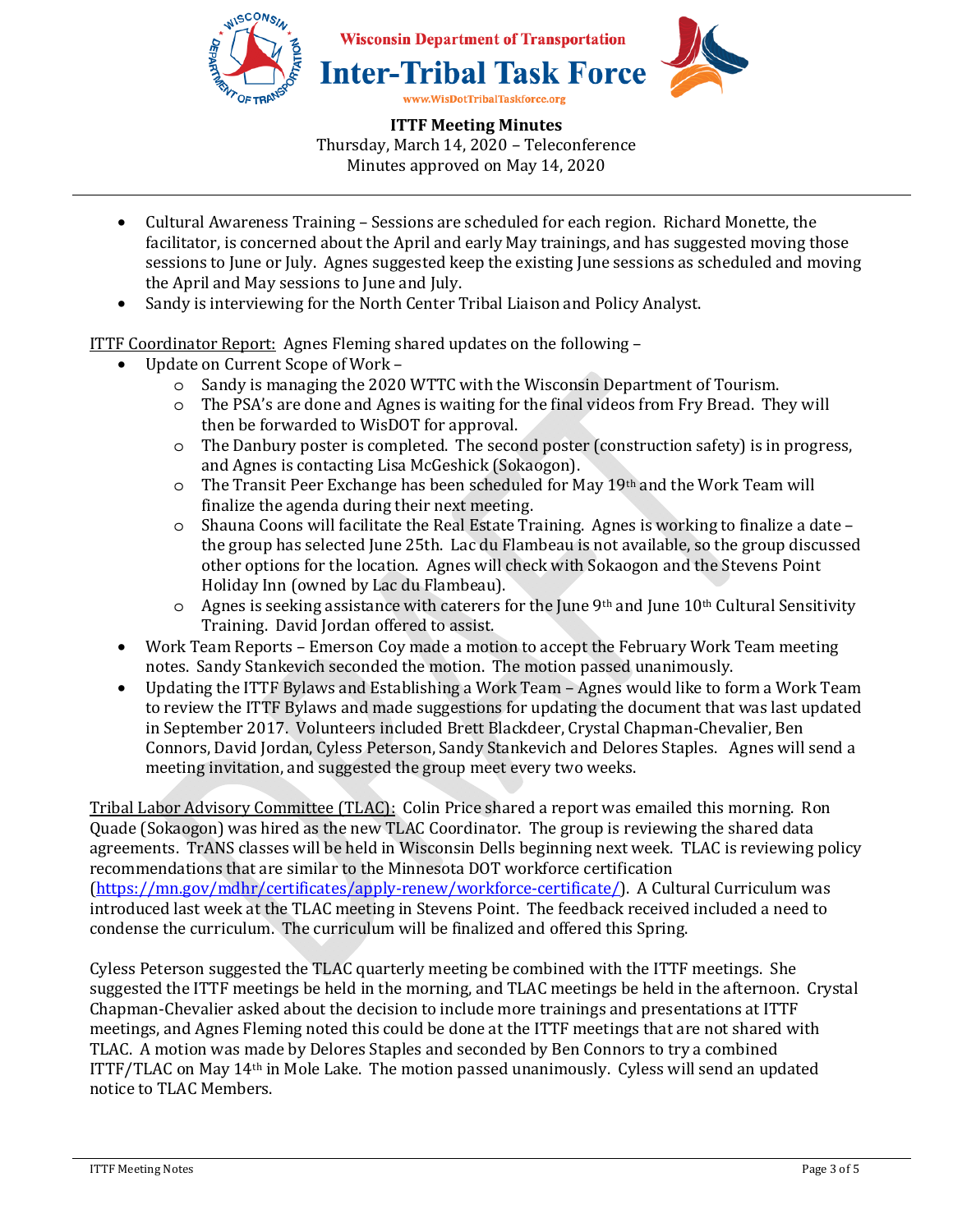

Tribal Historic Preservation Officers (THPO): Stacie Cutbank provided an update on the March 4th meeting in Baraboo, which had the goal of including Tribal Environmental staff. Stacie noted there were positive comments.

Stacie is looking for feedback on the Listening Session that will be held on September 15th and September 16th in Stevens Point. She would like the WisDOT Tribal Liaisons to create a five minute video on project rollouts. Other topics for the Listening Session will include AIS, Historical Trauma and Tribal Monitoring.

The THPO Work Plan is focusing on training, including a Field School in June in Red Cliff and a GIS Training Workshop in Oneida in July.

**WisDOT Tribal Liaison Reports:** The reports were included in the packet.

**BIA:** Dave O'Donahue shared he expects the FY2020 funds in by the end of the month and out to Tribes within a couple of days after that. Dave also shared that the deadline for the Build grant is May 18th. The grants are competitive, but it is possible to be awarded one – Bad River was awarded a grant last year. The BIA can provide technical assistance.

Sandy Stankevich asked if the BIA can provide information on Tribal roads, including the number of miles of Tribal roads for each Tribe. She needs the information in three weeks, and Dave said the BIA should be able to provide that information.

**ITTF Elections:** Will be tabled until the next meeting.

**Adjourn:** A motion was made to adjourn by Delores Staples and seconded by Matt Halada. The motion passed unanimously. The meeting adjourned at 10:48 am.

### **Action Items:**

- Brett Blackdeer will forward the Tribal Transportation Coordinating Committee meeting minutes to Agnes Fleming when available, and Agnes will share with the ITTF Members.
- Sandy Stankevich will review the ITTF with Agnes to confirm reimbursement for travel to the Tribal Transportation Coordinating Committee meeting in June in Baraboo.
- Sandy and WisDOT students are reviewing past ITTF Work Plan to determine uncompleted items that will be added to the 2020-2021 Work Plan.
- Sandy and Cyless Peterson are reviewing the Gap Analysis report to determine what items will be added to the 2020-2021 Work Plan.
- Agnes and Sandy will confirm upcoming Cultural Awareness trainings with Richard Monette.
- Agnes will coordinate the Construction Safety poster photo shoot.
- Agnes will schedule a Bylaws Work Team meeting. Volunteers include Brett Blackdeer, Crystal Chapman-Chevalier, Ben Connors, David Jordan, Cyless Peterson, Sandy Stankevich and Delores Staples.
- Cyless will notify TLAC of the shared ITTF and TLAC meeting on May 14<sup>th</sup> in Mole Lake.